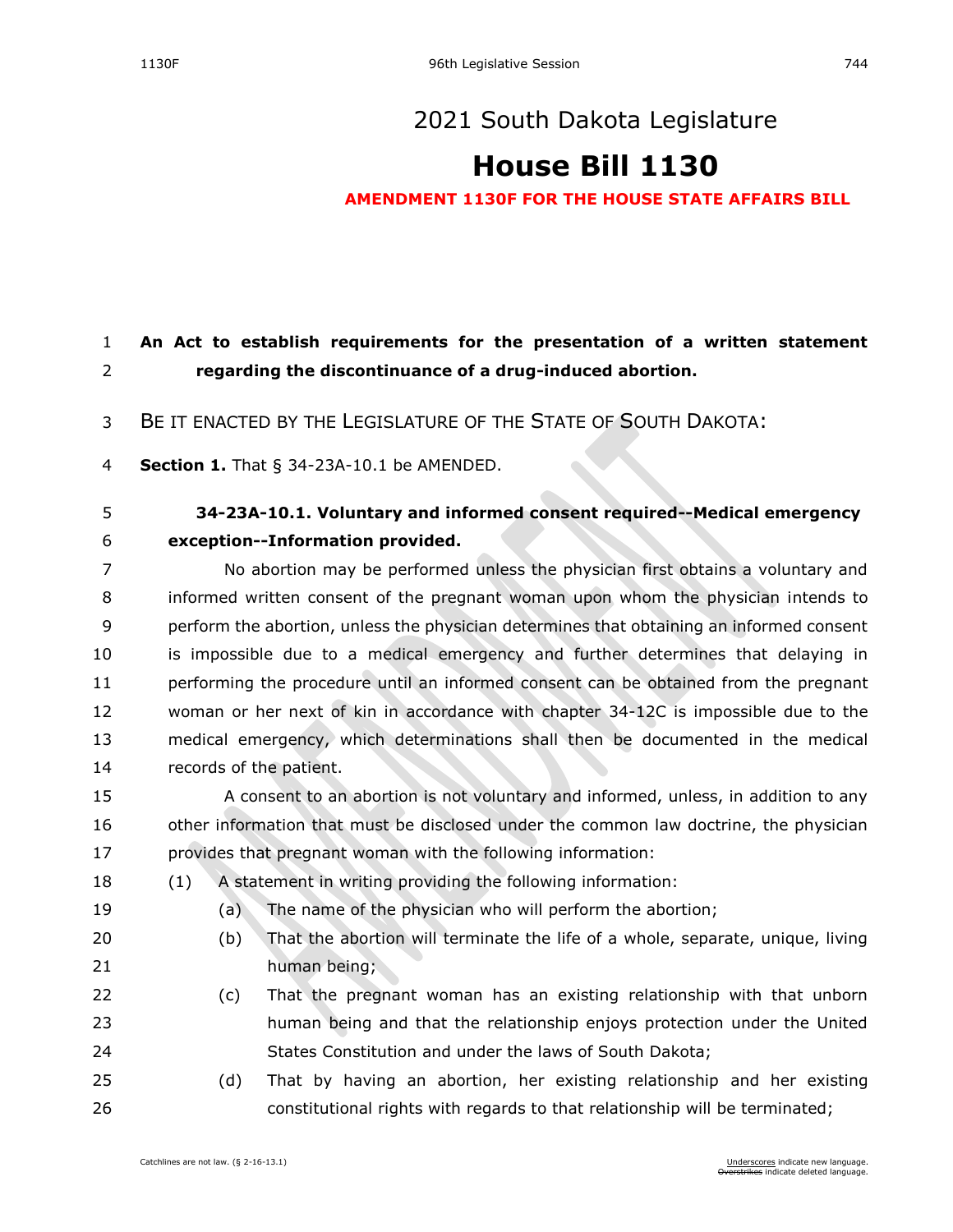| 1              | (e)        | A description of all known medical risks of the procedure and statistically        |
|----------------|------------|------------------------------------------------------------------------------------|
| $\overline{2}$ |            | significant risk factors to which the pregnant woman would be subjected,           |
| 3              |            | including:                                                                         |
| 4              |            | (i)<br>Depression and related psychological distress;                              |
| 5              |            | (ii)<br>Increased risk of suicide ideation and suicide;                            |
| 6              |            | A statement setting forth an accurate rate of deaths due to abortions,<br>(iii)    |
| 7              |            | including all deaths in which the abortion procedure was a substantial             |
| 8              |            | contributing factor; and                                                           |
| 9              |            | All other known medical risks to the physical health of the woman,<br>(iv)         |
| 10             |            | including the risk of infection, hemorrhage, danger to subsequent                  |
| 11             |            | pregnancies, and infertility;                                                      |
| 12             | (f)        | The probable gestational age of the unborn child at the time the abortion is       |
| 13             |            | to be performed, and a scientifically accurate statement describing the            |
| 14             |            | development of the unborn child at that age;                                       |
| 15             | (g)        | The statistically significant medical risks associated with carrying her child to  |
| 16             |            | term compared to undergoing an induced abortion;                                   |
| 17             | (h)        | That even after a pregnant mother takes Mifepristone, or another drug              |
| 18             |            | approved by the United States Food and Drug Administration for the same            |
| 19             |            | use, it is still possible to discontinue a drug-induced abortion by not taking     |
| 20             |            | the prescribed Misoprostol; and                                                    |
| 21             | (i)        | That information on discontinuing a drug-induced abortion is available on the      |
| 22             |            | Department of Health website:                                                      |
| 23             | <u>(i)</u> | A written statement that sex-selective abortions are illegal in the State of       |
| 24             |            | South Dakota and that a pregnant mother cannot have an abortion, either            |
| 25             |            | solely or partly, due to the unborn child's sex, regardless of whether that        |
| 26             |            | unborn child is a girl or a boy or whether it is of the pregnant mother's free     |
| 27             |            | will or the result of the use of pressure and coercion; and                        |
| 28             | (k)        | A written notification, prepared and provided to each abortion facility by the     |
| 29             |            | Department of Health, that contains the name, text, and telephone number           |
| 30             |            | of an organization fighting to end sex trafficking and states the following: "If   |
| 31             |            | someone is sexually abusing you or causing you to exchange sex for                 |
| 32             |            | something of value, and you want help, call 911, text, or call the number          |
| 33             |            | provided on this notice.".                                                         |
| 34             |            | The disclosures set forth above shall be provided to the pregnant woman in writing |
| 35             |            | and in person in full compliance with § 34-23A-56. The physician shall ensure that |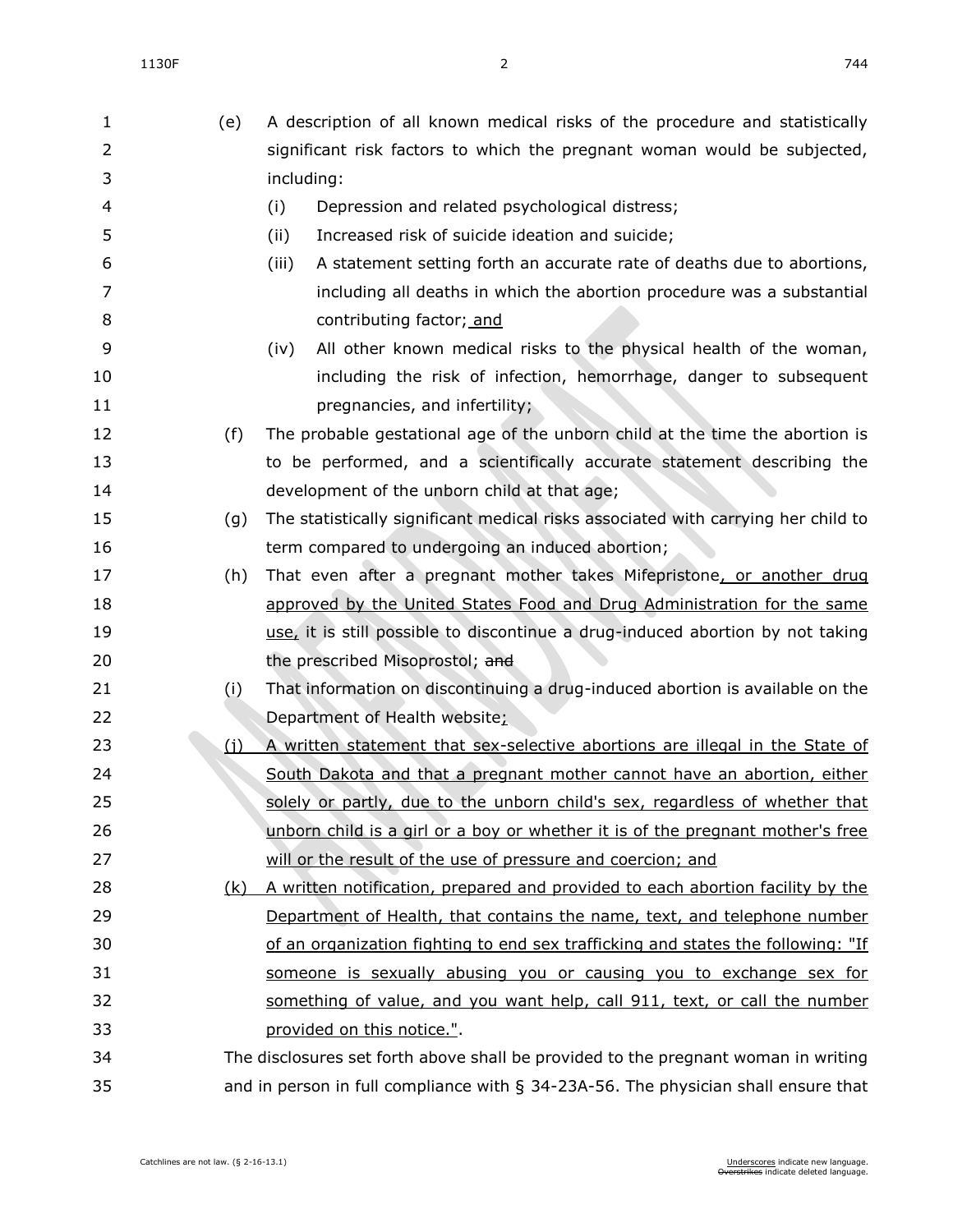1130F 3 744

 the pregnant woman signs each page of the written disclosure with the certification that she has read and understands all of the disclosures, prior to the patient signing a consent for the procedure. If the pregnant woman asks for a clarification or explanation of any particular disclosure, or asks any other question about a matter of significance to her, the explanation or answer shall be made in writing and be given to the pregnant woman before signing a consent for the procedure and shall be made part of the permanent medical record of the patient.

 Prior to the pregnant woman signing a consent to the abortion, she shall sign a written statement that indicates that the requirements of this section have been complied with. Prior to the performance of the abortion, the physician who is to perform the abortion shall receive a copy of the written disclosure documents required by this section, and shall certify in writing that all of the information described in those subdivisions has been provided to the pregnant woman, that 14 the physician is, to the best of his or her ability, satisfied that the pregnant woman has read the materials which are required to be disclosed, and that the physician 16 believes she understands the information imparted;

- (2) A statement by telephone or in person, by the physician who is to perform the abortion, or by the referring physician, or by an agent of both, at least twenty-four hours before the abortion, providing the following information:
- (a) That medical assistance benefits may be available for prenatal care, childbirth, and neonatal care;
- (b) That the father of the unborn child is legally responsible to provide financial support for her child following birth, and that this legal obligation of the father exists in all instances, even in instances in which the father has offered to **pay for the abortion;**
- (c) The name, address, and telephone number of a pregnancy help center in **reasonable proximity of the abortion facility where the abortion will be** performed; and
- (d) That she has a right to review all of the material and information described in § [34-23A-1,](https://sdlegislature.gov/Statutes/Codified_Laws/DisplayStatute.aspx?Type=Statute&Statute=34-23A-1) §§ [34-23A-1.2](https://sdlegislature.gov/Statutes/Codified_Laws/DisplayStatute.aspx?Type=Statute&Statute=34-23A-1.2) to [34-23A-1.7,](https://sdlegislature.gov/Statutes/Codified_Laws/DisplayStatute.aspx?Type=Statute&Statute=34-23A-1.7) inclusive, § [34-23A-10.1,](https://sdlegislature.gov/Statutes/Codified_Laws/DisplayStatute.aspx?Type=Statute&Statute=34-23A-10.1) and § [34-23A-10.3,](https://sdlegislature.gov/Statutes/Codified_Laws/DisplayStatute.aspx?Type=Statute&Statute=34-23A-10.3) as well as the printed materials described in § [34-23A-10.3,](https://sdlegislature.gov/Statutes/Codified_Laws/DisplayStatute.aspx?Type=Statute&Statute=34-23A-10.3) and the website described in § [34-23A-10.4.](https://sdlegislature.gov/Statutes/Codified_Laws/DisplayStatute.aspx?Type=Statute&Statute=34-23A-10.4) The physician or the physician's agent shall inform the pregnant woman, orally or in writing, that the materials have been provided by the State of South Dakota at no charge to the pregnant woman. If the pregnant woman indicates, at any time, that she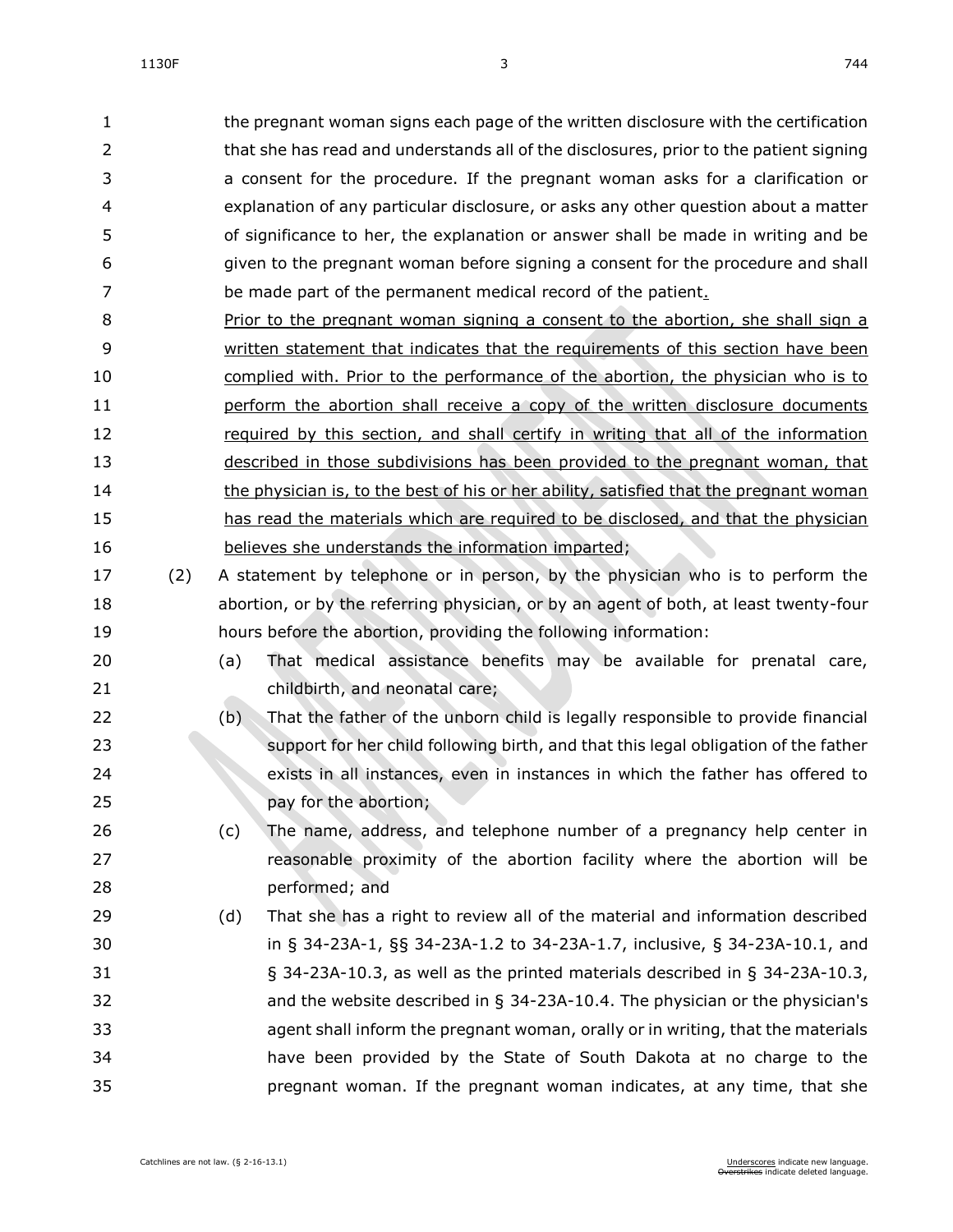F 744

 wants to review any of the materials described, such disclosures shall be either given to her at least twenty-four hours before the abortion or mailed to her at least seventy-two hours before the abortion by certified mail, restricted delivery to addressee, which means the postal employee can only 5 deliver the mail to the addressee;

 (3) A written statement that sex-selective abortions are illegal in the State of South **Dakota and that a pregnant mother cannot have an abortion, either solely or partly,** 8 due to the unborn child's sex, regardless of whether that unborn child is a girl or a boy or whether it is of the pregnant mother's free will or the result of the use of pressure and coercion; and

 (4) A written notification, prepared and provided to each abortion facility by the **Department of Health, that contains the name, text, and telephone number of an organization fighting to end sex trafficking and states the following: "If someone is** 14 sexually abusing you or causing you to exchange sex for something of value, and 15 you want help, call 911, text, or call the number provided on this notice.".

16 Prior to the pregnant woman signing a consent to the abortion, she shall sign a written 17 statement that indicates that the requirements of this section have been complied with. 18 Prior to the performance of the abortion, the physician who is to perform the abortion 19 shall receive a copy of the written disclosure documents required by this section, and shall 20 certify in writing that all of the information described in those subdivisions has been 21 provided to the pregnant woman, that the physician is, to the best of his or her ability, satisfied that the pregnant woman has read the materials which are required to be 23 disclosed, and that the physician believes she understands the information imparted.

- (3) In the case of a pregnant woman who has been administered Mifepristone, or another drug approved by the United States Food and Drug Administration for the same use, the statement required by subsection (h) of subdivision (1) must also be duplicated and presented to the woman at the time of her release or discharge, 28 immediately after the provision or administration of the first drug, and shall include 29 the. The statement must be accompanied by a notice that includes:
- (a) The following verbiage: "If you decide you want to give birth to your child **and you have not taken the second drug, known as Misoprostol**, even after the abortion process has begun, seek the assistance of a physician **immediately.** You can receive information and a medical referral twenty- four hours per day, seven days a week by calling 877-558-0333 or by accessing www.abortionpillreversal.com."; and